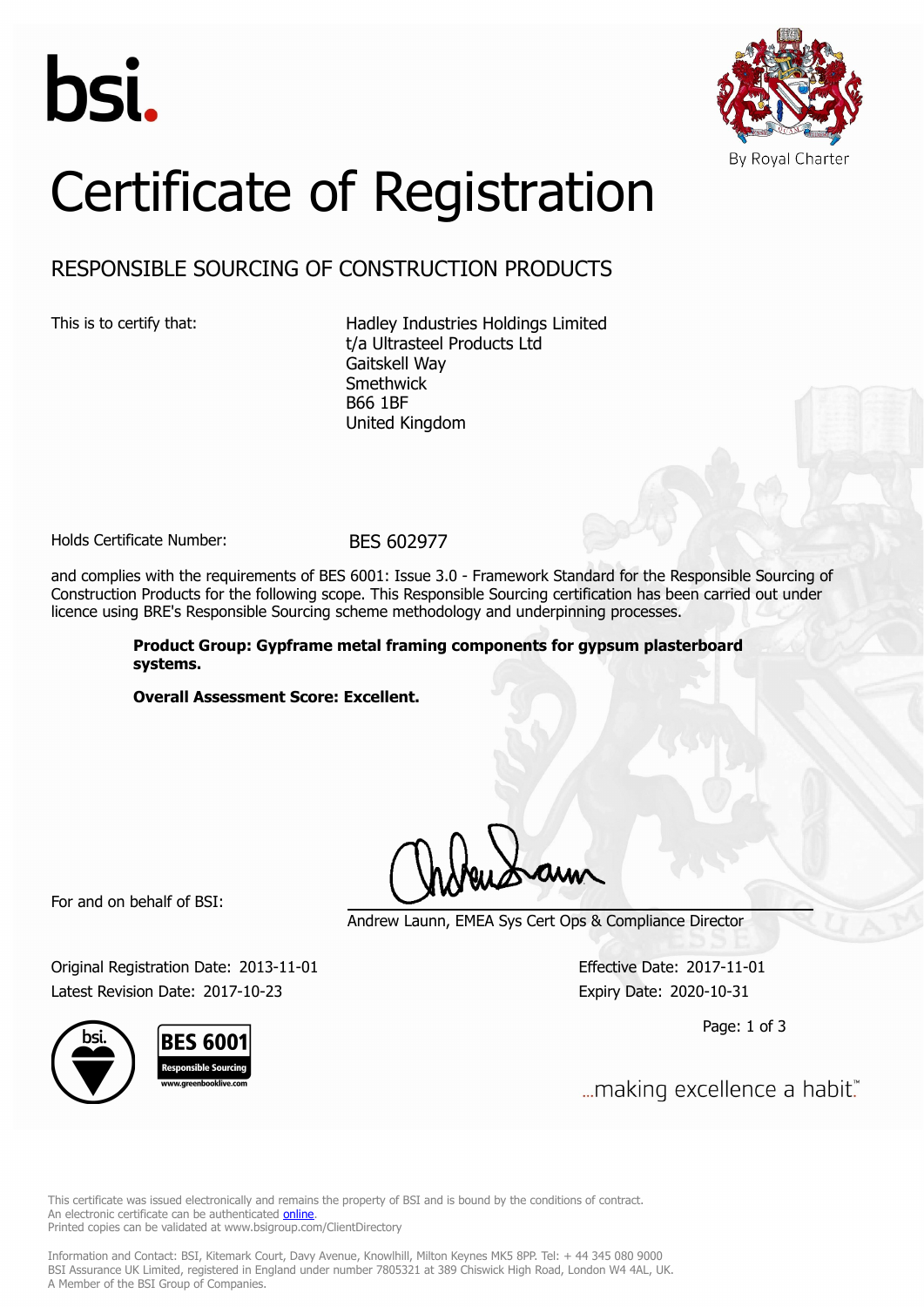#### Certificate No: BES 602977

| <b>Section</b>                                   |                 |                         |                         |   |              |
|--------------------------------------------------|-----------------|-------------------------|-------------------------|---|--------------|
|                                                  | A               | B                       | C.                      | D | <b>Bonus</b> |
| 3.2.1 Responsible sourcing policy                | 1               |                         |                         |   |              |
| 3.2.2 Legal compliance                           | $\mathbf{1}$    |                         |                         |   |              |
| 3.2.3 Quality management system                  |                 | $\overline{\mathbf{2}}$ |                         |   |              |
| 3.2.4 Supplier management system                 | $\mathbf{1}$    |                         |                         |   |              |
| 3.3.1 Material traceability through supply chain |                 |                         | $\overline{\mathbf{3}}$ |   |              |
| 3.3.2 EMS in the supply chain                    |                 |                         |                         | 4 |              |
| 3.3.3 H&SMS in the supply chain                  | 1               |                         |                         |   |              |
| 3.4.1 Greenhouse gas emissions                   |                 |                         | $\overline{\mathbf{5}}$ |   |              |
| 3.4.2 Energy management                          | 1               |                         |                         |   |              |
| 3.4.3 Resource use                               |                 |                         | 5                       |   | 1            |
| 3.4.4 Waste prevention and management            |                 |                         | 3                       |   | 1            |
| 3.4.5 Water abstraction                          |                 |                         | $\overline{\mathbf{3}}$ |   | 1            |
| 3.4.6 Life cycle assessment (LCA)                | 1               |                         |                         |   |              |
| 3.4.7 Ecotoxicity                                | $\mathbf{1}$    |                         |                         |   |              |
| 3.4.8 Transport impacts                          |                 | 3                       |                         |   | 1            |
| 3.4.9 Employment and skills                      |                 |                         | 3                       |   |              |
| 3.4.10 Local community engagement                |                 |                         | 3                       |   |              |
| 3.4.11 Business ethics                           | 1               |                         |                         |   |              |
| Key                                              |                 | Not Compulsory Element  |                         |   |              |
|                                                  |                 | Not applicable          |                         |   |              |
|                                                  | $1 - 5$         | Possible score          |                         |   |              |
| Total section scores                             | 13              | Sections 3.2. and 3.3   |                         |   |              |
|                                                  | $\overline{33}$ | Section 3.4             |                         |   |              |
| Overall Assessment Score Excellent               |                 |                         |                         |   |              |

## Original Registration Date: 2013-11-01 Effective Date: 2017-11-01 Latest Revision Date: 2017-10-23 Expiry Date: 2020-10-31

Page: 2 of 3

This certificate was issued electronically and remains the property of BSI and is bound by the conditions of contract. An electronic certificate can be authenticated **[online](https://pgplus.bsigroup.com/CertificateValidation/CertificateValidator.aspx?CertificateNumber=BES+602977&ReIssueDate=23%2f10%2f2017&Template=uk)**. Printed copies can be validated at www.bsigroup.com/ClientDirectory

Information and Contact: BSI, Kitemark Court, Davy Avenue, Knowlhill, Milton Keynes MK5 8PP. Tel: + 44 345 080 9000 BSI Assurance UK Limited, registered in England under number 7805321 at 389 Chiswick High Road, London W4 4AL, UK. A Member of the BSI Group of Companies.